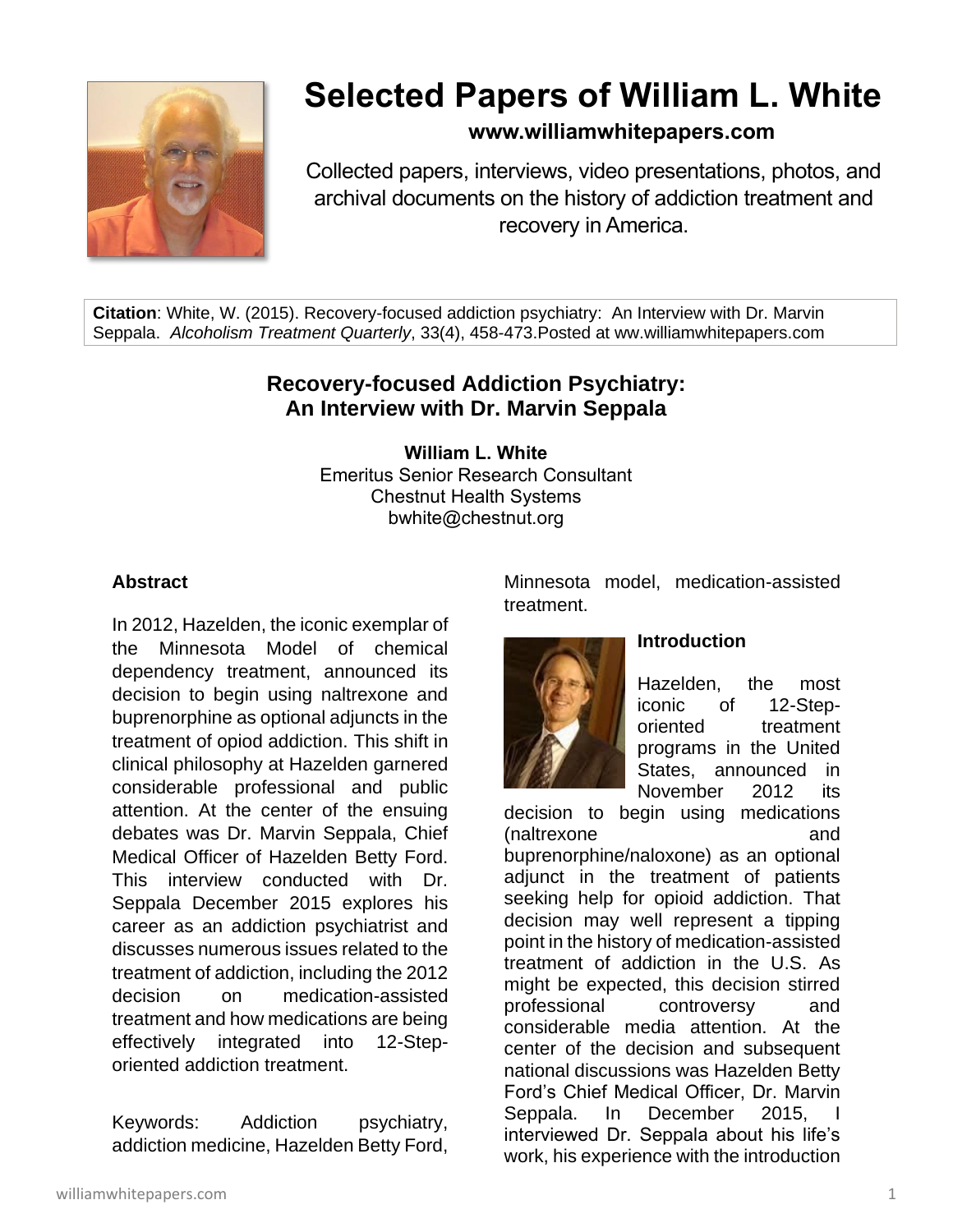summer, I was kicked out of the house

didn't pursue it.

and disowned by my family because of my relapse. I ended up going from job to job unable to maintain anything for any length of time. Late that summer, I applied for a job at the Mayo Clinic as a janitor. I figured that was the only thing I

school, and I went through the graduation ceremony without a diploma, but that

They got me back into high

of medication-assisted treatment at Hazelden Betty Ford, and the future of addiction treatment. Dr. Seppala has one of the most riveting personal/professional stories I have encountered in the addictions field. Join us in this discussion

*Bill White: Dr. Seppala, you followed a* most interesting personal pathway into the addiction treatment field. Could you

*Dr. Marvin Seppala:* I don't know how brief I can be (Laughs), but I'm glad to do that, Bill. As a seventeen-year-old high school dropout, I ended up in treatment at Hazelden in 1974. I learned five years later that I was the first adolescent they ever treated. I went through the first two weeks arguing that I didn't belong there, but then figured out that they were right: I had this disease that they then called chemical dependency. And yet, I only was able to maintain abstinence for five days after leaving treatment. There was absolutely no follow-up then other than to go to AA, and I lived in a small town in Southern Minnesota that had no AA. Eleven miles away in Rochester, Minnesota, there was plenty of AA; I just

of his life and life's work.

**Personal Background**

briefly share that story?

could do, and I lied on the application by telling them I'd graduated from high school. They didn't have a janitor's job and sent me on my way, but two weeks later, they contacted me through my girlfriend. (I was living out of my car and had no phone.) They told me that they wanted me to come by for an interview, so I assumed I had a janitor's job. Instead, I was hired to work as a lab technician in a cardiovascular research lab. This was all something of a miracle first going into Hazelden and then getting this job. It turns out that I worked under two world-famous cardiovascular researchers. One of them, John Shepherd, was the President of the American Heart Association and on the Board of Governors and Board of Trustees at the Mayo Clinic. The other was David Donald, an eccentric Ph.D. veterinarian researcher who helped invent the heart lung machine. People came from all over the world to do research fellowships in cardiology with these two medical pioneers. The place was just a cauldron of information and innovation. It was invigorating for me from the very first day. I had no idea I was getting into what would be such an incredible experience. Ultimately, it was my fear of losing that job that finally got me to AA and into sobriety in Rochester, Minnesota.

No one in that lab knew about my addiction. I didn't dare tell anyone. It was actually a surgical lab, so we had all kinds of drugs available, none of which were documented or maintained in a way that you could tell if any were stolen. We were, for example, studying cocaine and its effect on venous smooth muscle. It was an odd place to get sober, but I did.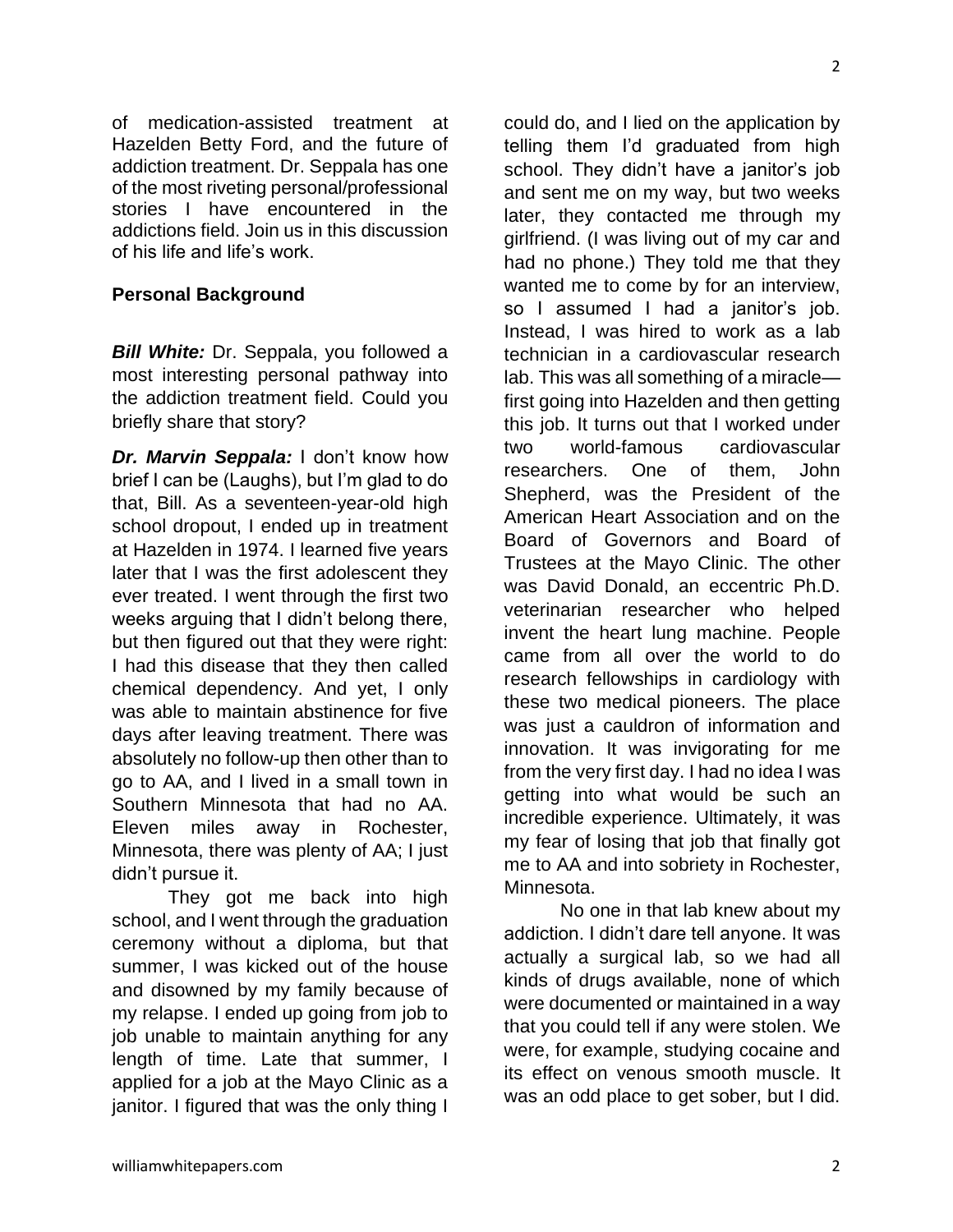And when I later got a medical license, it really didn't matter to me to have the privilege to prescribe medications. It wasn't a risk to my sobriety because I'd already worked in the candy store. These two influences—the spirituality of Twelve-Step recovery and medical science—have been the two most enduring influences on my life.

*Bill White:* At what point did you make the decision to return to school?

*Dr. Marvin Seppala:* I honestly had lost all vocational interests through my use, completely abandoning the idea of going to college. After getting sober and while working in the lab, these world renowned physicians kept asking me what I was going to do with my life. They suggested I go to college and my teachers from high school had allowed me to come into their homes during the evenings on weekdays and finish my schoolwork. That gave me my high school diploma. My diploma was just like anyone else's and I later saw that my high school transcript failed to show that I had missed four months (laughs) and that I had graduated late—a remarkable gift to be able to go in to my teachers' homes like that and then to have a pretty clean transcript.

Another quirky influence was working in that lab and one day receiving an interdepartmental envelope in the mail that was addressed by mistake to "Dr. Marvin Seppala." I looked at it and crystallized what I had been thinking. I told my sponsor, who knew me as a high school dropout, "I gotta go to college because I want to be a doctor." (laughs). He had no clue as to whether this was reasonable, let alone rational, but he said, "You know, Marv, if that's God's will,

it'll happen." That was exactly what I needed to hear because that put it in a context that made it possible, but also put it in my lap. I decided after two years in the lab to go off to college and then to medical school. That was my intent, doors kept opening, and I was able to pull that off and actually return to Mayo to go to medical school.

#### **Medical Training**

*Bill White:* When you made the decision to enter medical school, did you do so with the intention of specializing in psychiatry or addiction psychiatry?

*Dr. Marvin Seppala:* No, I was planning on becoming a cardiac surgeon just like this Brazilian cardiac surgeon in the lab who influenced me to go into medicine. In the lab, we were doing surgery on animals, and he would ask me to assist him in surgery. He would tell me these incredible stories of healing back in Brazil that inspired me to want to follow in his footsteps. I was going to be a cardiac surgeon until about two years into medical school. During clinical rotations, I recognized alcoholism and addiction everywhere I did hospital rounds. I was attending a particular 12 Step meeting at the time that had a couple of physicians, and I regularly complained about the failure to identify and treat the addictions underlying the presenting medical disorders. After several weeks of this, the two physicians took me to the side one day and said, "Marv, you have got to quit bitching about this and do something about it." It was then that the possibility of specializing in addiction first entered my mind. I started looking at options to specialize in addiction, and it just felt so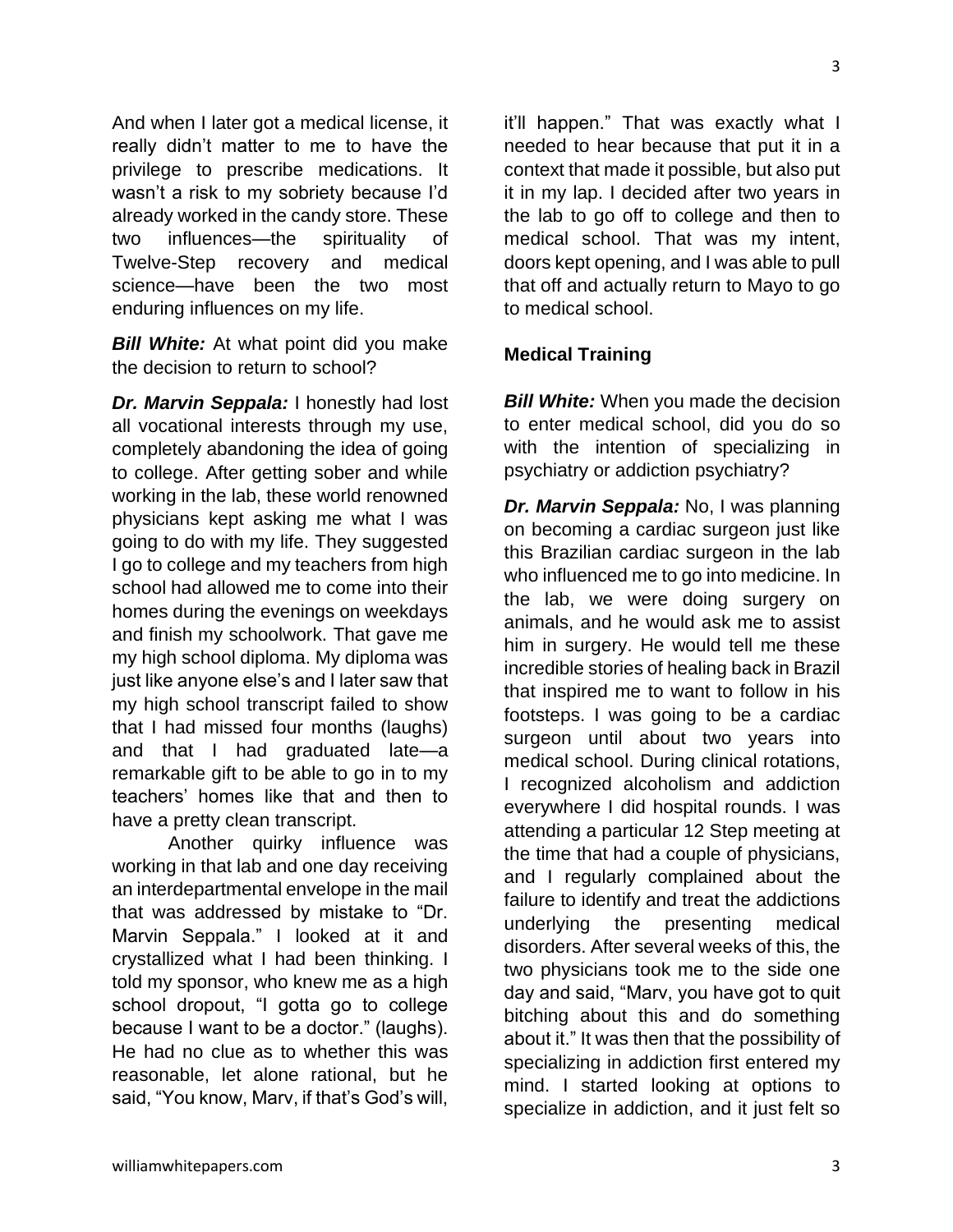right, and it interested me so much. After talking with several people, I decided to pursue psychiatric training and to specialize in the treatment of addiction. Interestingly, when I told one of the attending physicians at Mayo that I was going to go into psychiatry and specialize in addiction, he said I was throwing away a good career in medicine.

**Bill White:** Was that kind of attitude pervasive within your medical and psychiatric training?

*Dr. Marvin Seppala:* It certainly was in my primary medical training. No one could believe I actually wanted to work with addicted patients. Psychiatry was not regarded as a true medical specialty, and addiction was not even thought of as a disease.

*Bill White:* When you did your psychiatric residency, was there much focus on the treatment of addiction?

*Dr. Marvin Seppala:* Yes, at that time at the University of Minnesota, there was a great deal of interest in addiction and its treatment. There was an addictions department with addictions treatment services (primarily outpatient), and at the Minneapolis VA, there were both residential and outpatient services. The University of Minnesota actually operated a Southeast Asian Opium Clinic. After the Vietnam War, the Lutheran Church sponsored a lot of Vietnamese people to come to Minneapolis. A lot of Hmong folks had grown and used opium in Southeast Asia and brought it along with them. There were opium dens all around the Twin Cities at that time. Dr. Joe Westermeyer, a remarkable teacher who was running the U of M addiction department, opened the Southeast Asian Clinics. I had a broad experience of addiction treatment throughout my residency and then even more so during my addiction fellowship with Joe Westermeyer. Mark Willenbring, who later went to NIAAA, was also there at the time doing addiction-related research. It was a great place to be during those years (1984-1988). I was exposed to all kinds of alternatives to the Twelve Steps that really stretched me and forced me to look at diverse ways that people get sober. *The Natural History of Alcoholism* had been published by Dr. George Vaillant, which gave me another way of looking at this disease and to recognize that the way that I got sober wasn't necessarily the way everybody got sober. It was an incredibly stimulating environment and, although we examined the various ways in which people got sober, my own recovery was accepted and honored.

#### **Early Work in the Field**

*Bill White:* When you finished your psychiatric residency, what were some of the early positions and consulting roles you held?

*Dr. Marvin Seppala:* I had to work multiple part-time consulting jobs per week because no one was really hiring addiction physicians full-time at that point. I worked part-time at an adolescent treatment center, a women's treatment center, and a dual diagnosis inpatient hospital. I worked at a couple halfway houses providing psychiatric care. I worked in a staff model HMO at one point, and I worked in a Native American treatment program for a while. It was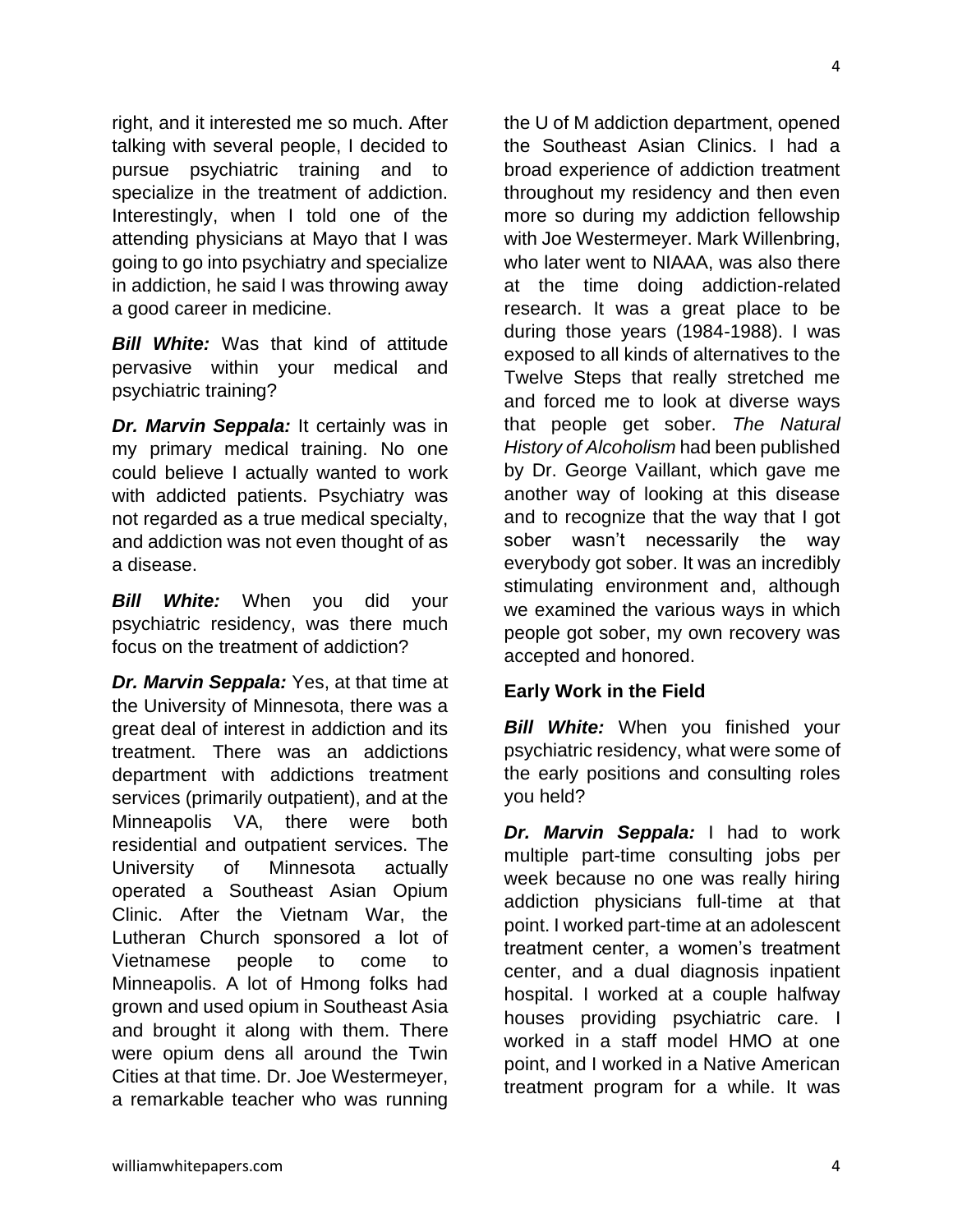difficult to go to so many places per week, but I really got a lot of experience fast and learned a lot about addiction treatment options.

*Bill White:* Were there lessons from that early period that informed your later work with Hazelden?

*Dr. Marvin Seppala:* Absolutely. All of this work opened my eyes to other ways of doing things than what I had experienced in my own treatment at Hazelden or my training at Mayo and the University of Minnesota and exposed me to the tremendous passion that so many people bring to their work in this field. These roles also sharpened my understanding of the ways in which psychiatrists could contribute to addiction treatment. I was often the only mental health person in these settings so I would be sent people with all manner of trauma and a wide array of psychiatric illnesses. In the HMO system in which I worked, I was the only person doing dual diagnosis care in the whole system. The addiction counselors and psychiatrists both referred people to me with co-occurring disorders. I learned a great deal and rapidly gained comfort and expertise working with such complex situations. I was able to figure out ways to enter into discussions within these diverse settings to get the best possible care for each patient. I found people very receptive to the help I could offer using knowledge of both recovery and psychiatry to individualize care. I also had the benefit of training and experience in cross cultural aspects of addiction and psychiatric illness; another way to individualize care. I learned a great deal about relapse and the limited outcomes

associated with all types of addiction treatment, helping me to understand the true complexity of this disease. The limited research in the field was often unhelpful in determining how to plan treatment for the patients I was working with. So at the time, we had poor outcomes and lacked established means to improve upon outcomes. These influences forced me to learn as much as I could from the literature and from those I worked with, to put into use in innovative, creative ways in hopes of helping those who needed more than they were being offered.

*Bill White:* I would suspect you also developed a vision of what an ideal integrated system of care would look like that addressed both issues.

*Dr. Marvin Seppala:* I did. I thought about that a lot over the years and looked forward to a time I could apply what I was learning. I was later able to do that at Hazelden Betty Ford.

#### **Hazelden Times Three**

*Bill White:* Tell the story of how you came to serve as the Chief Medical Officer at Hazelden Betty Ford Foundation.

*Dr. Marvin Seppala:* Well, I've done it three times, and strangely, I'm the only person that's served in this role. From 1990 to 1993, I was a psychiatric consultant at Hazelden Pioneer House, which later was rechristened Hazelden Center for Youth and Family and currently is known as Hazelden Plymouth. It's Hazelden Betty Ford's adolescent, young adult program. I went once or twice a week to provide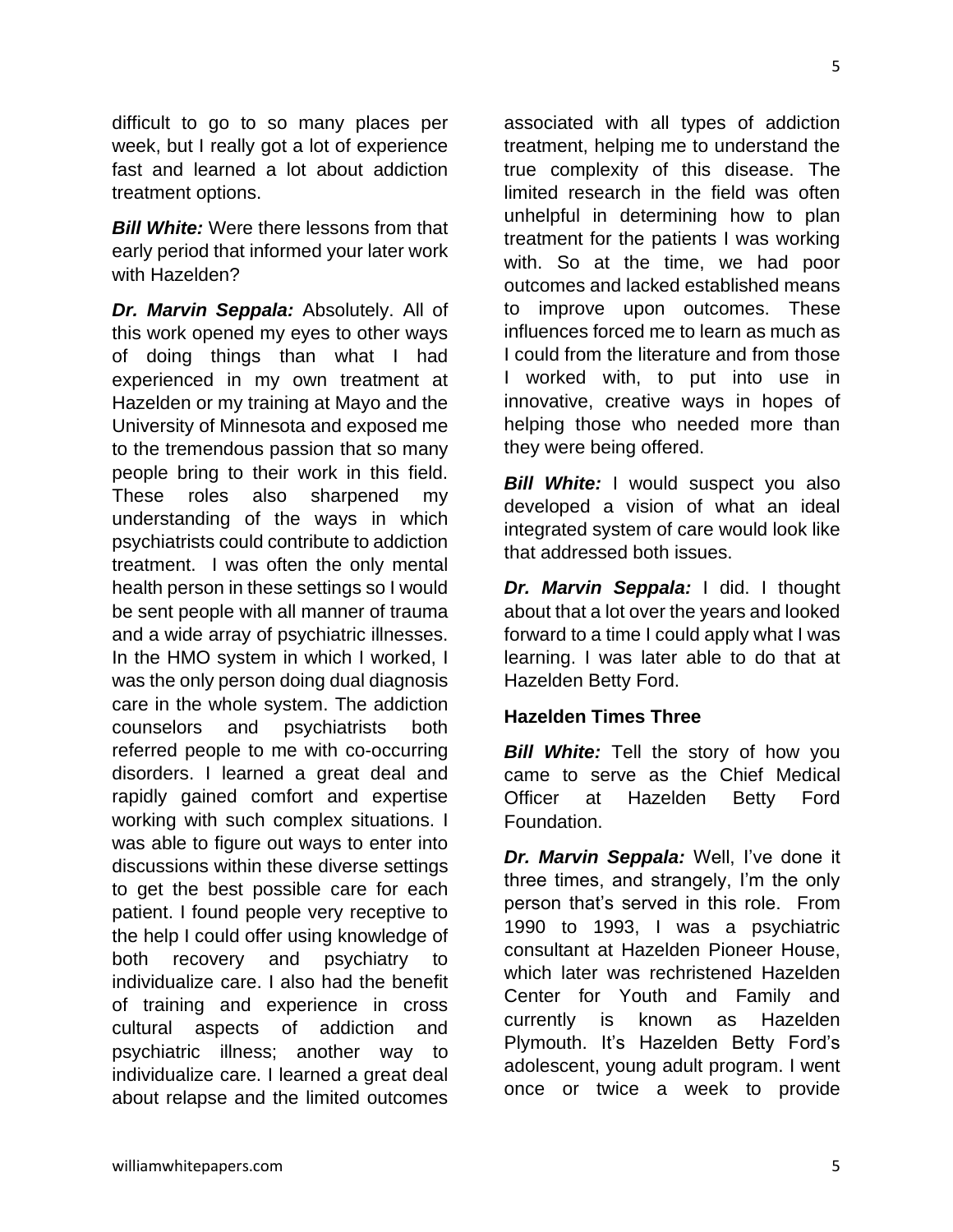psychiatric consultation. I hoped to do more with Hazelden but that did not happen at that time. So, my wife and I decided we would move back out to Oregon where I'd been right after I finished my training. Shortly after getting to Oregon, I got a call from someone at Hazelden letting me know that they were finally going to hire a Medical Director and that they would like me to apply. I applied and after nine months was notified that I got the job. I then found out that they had no idea what to do with me or this position. I only lasted nine months. They didn't know why they hired a Medical Director. They didn't know how to use me as a Medical Director, and I wasn't really integrated into the system well. It was very disappointing, but the organization was not ready for physician leadership.

So I left and returned to Oregon. There, I consulted at Springbrook Northwest, which was a treatment center outside of Portland, Oregon, until it was sold to Hazelden. At that time, the President of Hazelden and I talked, and he hired me again as the Chief Medical Officer. I did that from 2002 through 2007, at which point I had a disagreement with the new CEO in regard to how treatment should be provided—the tension between quality of treatment versus revenue. I left for a couple of years and started an outpatient treatment program in which I gained a lot of experience with the treatment of opioid dependence using buprenorphine/naloxone, commonly known as Suboxone. In 2009, I got a call from the assistant to Mark Mishek, the current CEO of Hazelden, who asked if I'd go out to eat with Mark and his wife

when they came to Portland for a visit. Halfway through the meal, he offered me my old job back. So I became the Chief Medical Officer for the third time and have been there since. It is a tremendous job and I'm surrounded by really talented people. I have the support of the CEO and the Board. I don't believe there exists a better job for me.

*Bill White:* How would you describe just the experience of working with one of the most iconic addiction treatment institutions in the world?

**Dr. Marvin Seppala:** That's a tough question. We have tremendous resources for the treatment of addiction, which is our primary focus. We are a very organized, large, and diverse system with treatment, publishing, public advocacy, prevention, and education programs. Our leadership team is outstanding. We live our values at Hazelden Betty Ford. We were founded on treatment provided with dignity and respect. Integrity is essential to our ability to function. In many ways, my experience here is much like that at Mayo; the resources are exceptional, the staff is tremendous, you are expected to perform at the highest level, and the primary focus is on exemplary patient care. There are extremely high expectations for the quality of care that we provide, but in the past, we had become quite parochial. Hazelden Betty Ford stood on its laurels without feeling the need for continued innovation. The attitude was, "We know what we're doing and don't need to change." In recent years, at least the last five or six years, that has completely shifted. I think we are shaking things up again to provide the highest quality of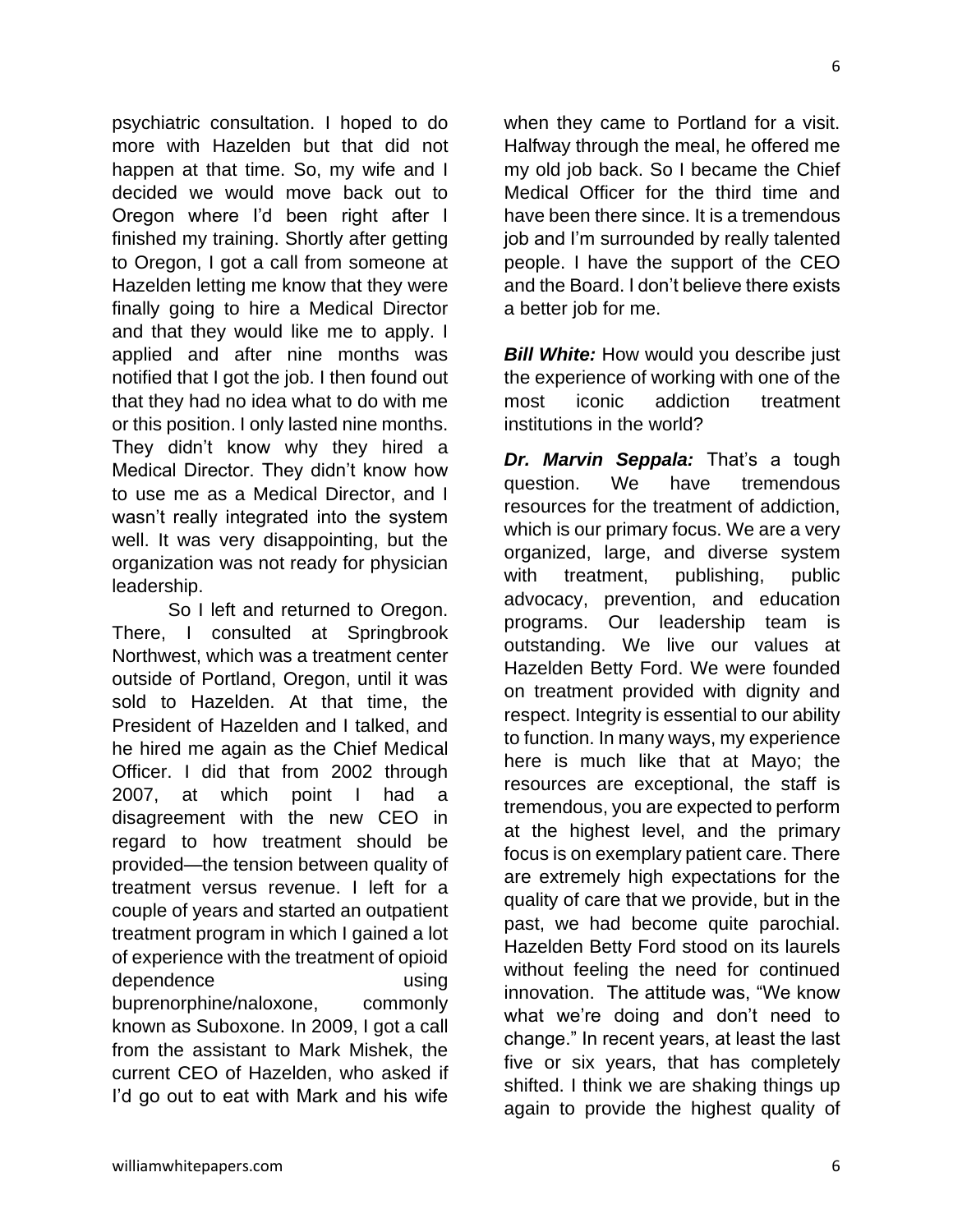care we can for people with addictions. Hazelden Betty Ford leadership is now singularly focused on providing the highest quality of care. If I had to summarize my job, it would be, "How can we improve the long-term recovery outcomes of every patient that comes to Hazelden Betty Ford?"

*Bill White:* Wow, what a job description. Could you elaborate a bit more on how you've seen the treatment philosophy and methods evolve since your initial work with Hazelden?

*Dr. Marvin Seppala:* When I look back at 1974 when I was in treatment, we've come from using the "hot seat" in groups to now offering the very latest treatment medications. We've gone from a subacute care model of four weeks of treatment and go to AA to a real examination of treating addiction as a chronic illness over the lifespan—a sustained recovery management orientation. We have full mental health services. In our adult setting, over seventy-five percent of our patients have a psychiatric diagnosis before they arrive and in our youth setting, it's over ninetyfive percent. We've integrated full time psychologists and psychiatrists into our treatment teams, and we continue to have very well-trained addiction counselors. We've used multiple psychosocial therapies for decades, and have moved our focus primarily to CBT and MET. And we're retained our Twelve-Step orientation and an emphasis on the role of spirituality in addiction recovery—all while remaining open to new evidence-based practices that come along.

*Bill White:* Critics of the Minnesota model suggest that the approach represents a "one size fits all" approach to addiction treatment. How would you respond to that criticism?

*Dr. Marvin Seppala:* In the past, I'd say that was a fairly accurate criticism. There was the Minnesota model and it worked well for a number of patients, perhaps even most, but didn't work for others. It was primarily program-based—you walked into this black box, you came out the other side, and you were expected to be better. It provided a framework for recovery, but neglected the chronic nature of addiction. That's not an adequate way of addressing any disease, and certainly isn't in keeping with our current recognition of addiction as a complex, chronic illness. As any field matures, things change, and Hazelden Betty Ford has advanced with the field, even leading some of these advancements. We may have stuck with that black box too long, but we've made great progress in individualizing the care we provide. We currently offer treatment for those with addiction and other mental illness, chronic pain, trauma, and we provide LGBTQ programming. As a possibility in the near future, we are looking to contract with insurance companies to provide services for a whole year in a person's life for a set fee, providing all the care needed by that person to sustain his or her recovery. This will require objective decision making based on data describing the care most likely to result in abstinence and recovery at the lowest cost.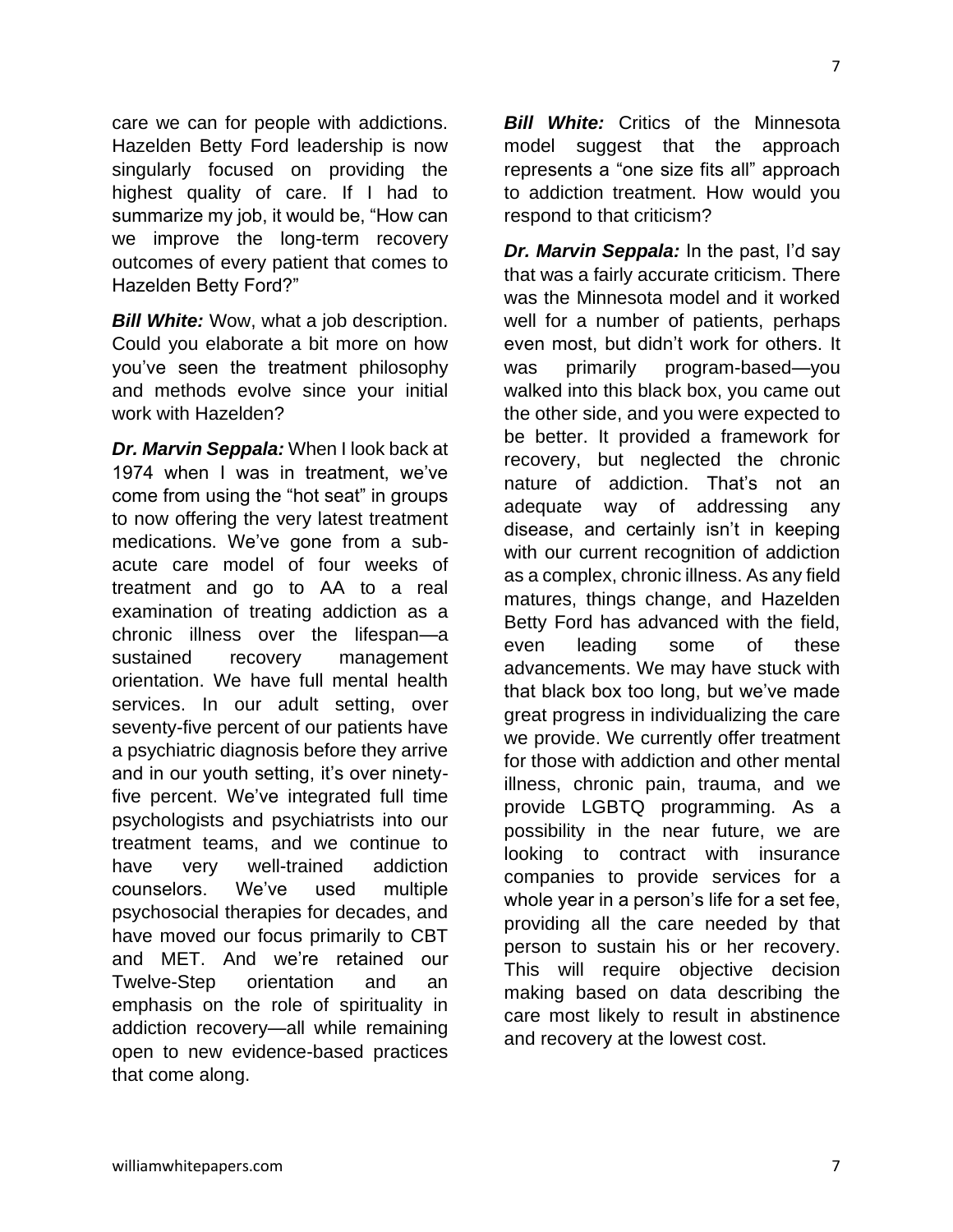*Bill White:* Which would create an extremely nuanced, highly individualized approach to treatment?

*Dr. Marvin Seppala:* It would and it's very exciting. We have the opportunity to use predictive modeling to individualize care. We have done outcome studies for years on subsets of our patients, but our vision is that clinical and cost outcomes would be tracked long-term on every patient treated at Hazelden. This will provide a database that can help us to predict the best care for people based on the outcomes of others. We will actually be able to determine if the changes we make to treatment improve outcomes or not. Our whole model would drastically shift toward this longer term vision of personalized recovery management. As a psychiatrist, I have worked for multiple organizations and have licensure in multiple states, but no one has ever asked me about my clinical outcomes. That has to change; we need to know if what we are doing is helping and contributing to better outcomes or not. Knowing our outcomes on everybody will allow us to alter the programming in a prescriptive manner to meet the needs of each patient and family.

#### **Medication-assisted Treatment at Hazelden**

*Bill White:* One of Hazelden's most controversial decisions was the decision to integrate pharmacotherapy as an option within Hazelden's traditional psychosocial treatment methods. How did Hazelden come to make this decision?

*Dr. Marvin Seppala:* When I was the Chief Medical Officer between 2002 and 2007, we made a decision to start using naltrexone and then acamprosate for treatment of alcohol dependence. When I left the organization between 2007 and 2009, I gained experience using Suboxone with an opioid-dependent population. When Mark Mishek asked me to return to Hazelden, I told him about this experience and my sense that we needed to take Hazelden into a new realm by integrating the option of medication in the treatment of opioid addiction. I knew that there would be some controversy related to this, but I believed it would be of benefit to selected patients and that such benefit should always be our guiding rod. When framed that way, Mark was supportive from the very beginning. Our Board was also unanimously supportive of this direction, paving the way for such a significant change in programming.

*Bill White:* How would you describe the initial reactions to this decision from everyone from staff and alumni to the larger field?

*Dr. Marvin Seppala:* It was variable, with responses at both ends of the spectrum. Our staff was very curious, and some really questioned our decision. Externally, people were saying that we were ruining AA. They were asking how we could turn our backs on abstinence. There were claims that we were destroying the legacy of the institution and undermining everything Hazelden's ever done for the treatment of addictions. And on the other hand, there were folks congratulating us for integrating the latest scientific advancements into the treatment of addiction. Amidst the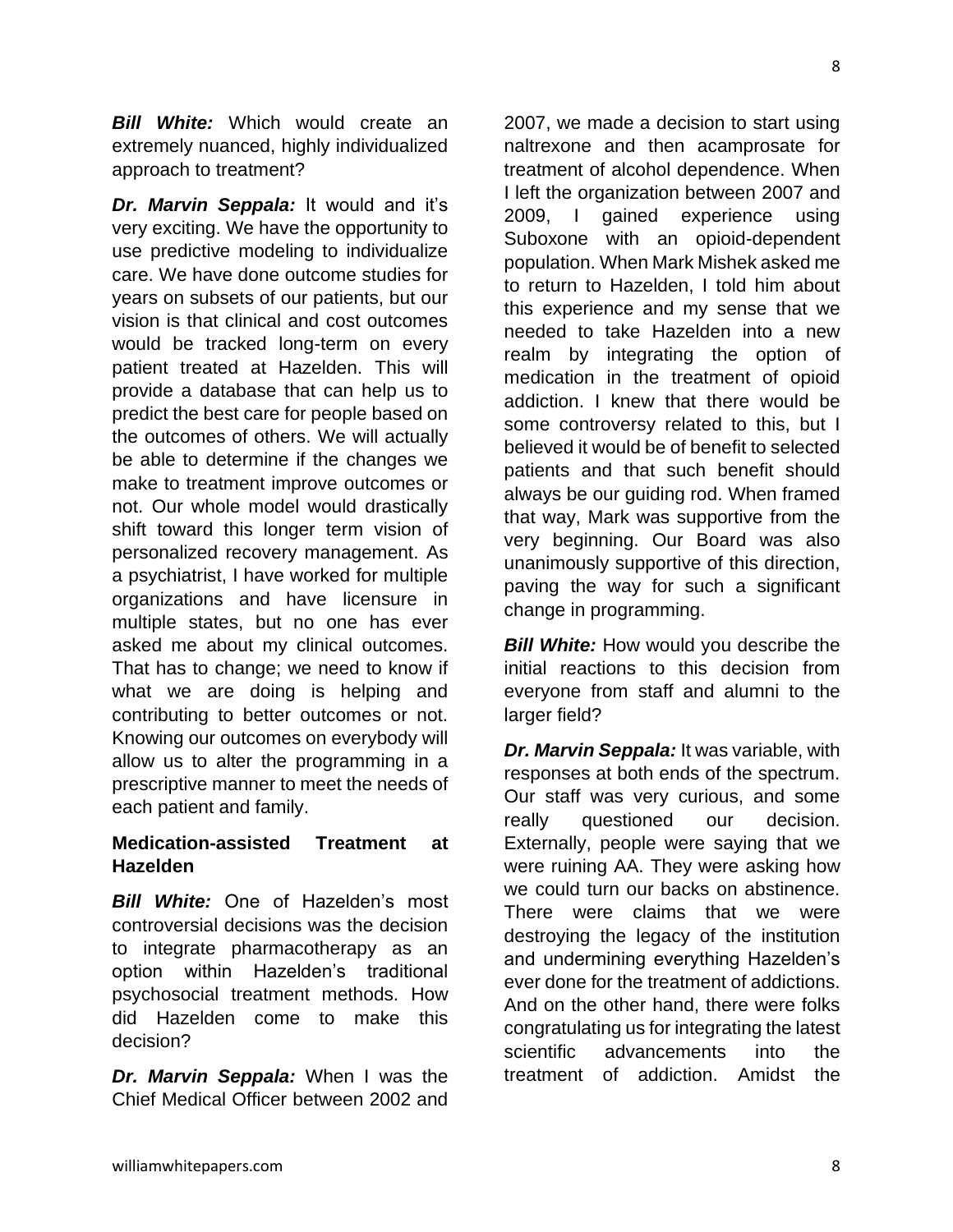personal attacks, there were those simply saying, "Well, it's about time!"

*Bill White:* How have those responses evolved since the initial announcement? And I think, not only the field, but also how the staff attitudes towards this has evolved?

*Dr. Marvin Seppala:* Our staff wasn't sure what to think when we first started talking about moving in this direction. In fact, one of our counselors who's now the Co-Chair with me of this whole project, was quite ambivalent about it and asked me if it was a good career decision to join a team using Suboxone and Vivitrol for the treatment of opioid dependence. Today, we have remarkable support for this move among the staff. When people witness the advantages of using these medications in patients we are treating, they readily get on board, especially when they see the long-term engagement and watch people blossom in recovery. We have had a marked reduction in atypical discharges among our opioid use disorder patients—in fact, a lower rate than in our general population. We particularly emphasize the importance of long-term care for people with opioid dependence. Some of them take a medication and some of them don't. We actually have three different possibilities: no medication, Vivitrol, and Suboxone. All three are together in groups sharing their experience throughout treatment. If you sit in on these groups, you cannot tell if someone is on medication or not, nor which medication.

We are doing a research project because we have to figure out in a predictive manner who needs what and

for how long. There are people who recover from opioid addiction with and without medication support. Many recovering physicians have recovered without maintenance medications and some were addicted to the most powerful opioids on the planet. I've known a lot of people who walked into Narcotics Anonymous on their own and achieved sustained recovery without medication. I don't agree with my colleagues who say that everybody with an opioid use disorder needs to be on a maintenance medicine and be on it for life. And I don't agree with those who would deny medication as an option for all patients. We need the science, not personal opinion or ideology, to guide decisions on who should be and who shouldn't be treated with these medications. As a physician, I would like to be able to tell this particular individual and his/her family that this is the best treatment because of these particular aspects of his/her disease and I can't do that at present because we don't have the research to guide such prescriptive, individualized decision making.

**Bill White:** Do you think it's an embarrassment for us as a field that at this late stage of our development, we don't have the kind of outcome data you earlier referenced to guide these decisions?

*Dr. Marvin Seppala:* I think it's an embarrassment for the whole of medicine. Although there are certainly some pockets where this is occurring in medicine, cardiology's doing it, orthopedics is doing it, but in general, that's not the case. If we could do this in the addictions field, we could actually be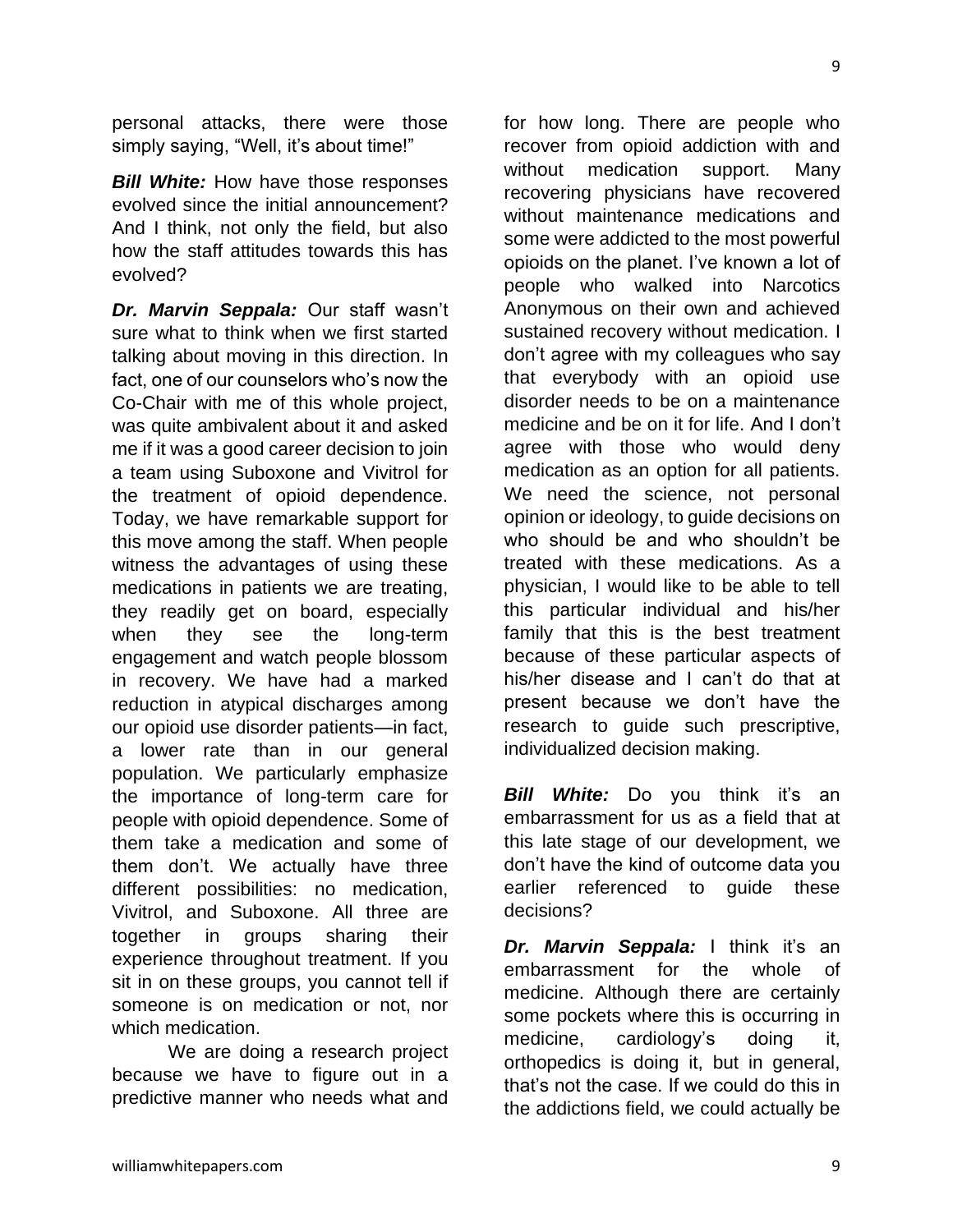in the forefront of the direction all of medicine needs to proceed.

*Bill White:* I know that Hazelden is in the process of formally evaluating the different options you have around medication-assisted treatment and that this data will be reported, but I'm very interested just in you sharing what your impressions are to date. Are you engaging patients today who would not have been engaged earlier? Are people sustaining recovery who previously would not have been able to? What are you learning?

*Dr. Marvin Seppala:* I think we've made a real contribution in both those areas. There are people coming into our treatment settings now who would not have come in without having access to these medications. Opioid dependence is very hard to treat and there's a high dropout rate. We continue to lose some people early, but as a whole, we are engaging them longer and with longer engagement comes better recovery outcomes. If we can keep people engaged for at least ninety days across levels of care, they do really well and start to blossom. This is a chronic illness with a substantial death rate. We need to use everything at our disposal to improve outcomes, and we've noted a reduction in overdose death secondary to relapse after treatment. Unfortunately, this issue is not getting adequate attention, and I hope my colleagues continue to focus on preventing this tragedy. We've learned that in long-term care how and why people engage changes over time and we need to listen to our patients and provide services they consistently gain from, or they leave. We also thought that many people entering our system would seek Suboxone, and that diversion and excessive use would be significant problems. Neither has been an issue. In our youth program, many patients refuse Suboxone due to a history of past abuse, or they say it was the first opioid they used for intoxication and can't imagine using it as a treatment. This was a surprise.

*Bill White:* Will the work on medicationassisted treatment that started in Minnesota be extended to other Hazelden facilities, including the Betty Ford Center?

*Dr. Marvin Seppala:* Yes it will. Our plan is to eventually have all our facilities offering this expanded service menu. We don't yet have physicians at all of our outpatient sites, so we're addressing that to expand the option of medicationassisted treatment system wide within Hazelden Betty Ford. Betty Ford Center is already training in regard to this program with plans to implement. There was the same sort of initial resistance to this among the Betty Ford staff that we experienced elsewhere, until they learned about it and saw with their own eyes at some of our other sites how this was working clinically. Now, they are excited to do it as well.

*Bill White:* There was an impression I got listening to critics of Hazelden's decision on pharmacotherapy that all opioid addicted patients would be expected to go on medication. But, in fact, what you've described is really using medication to enhance the potency of all the psychosocial and spiritual supports that were built in to the traditional model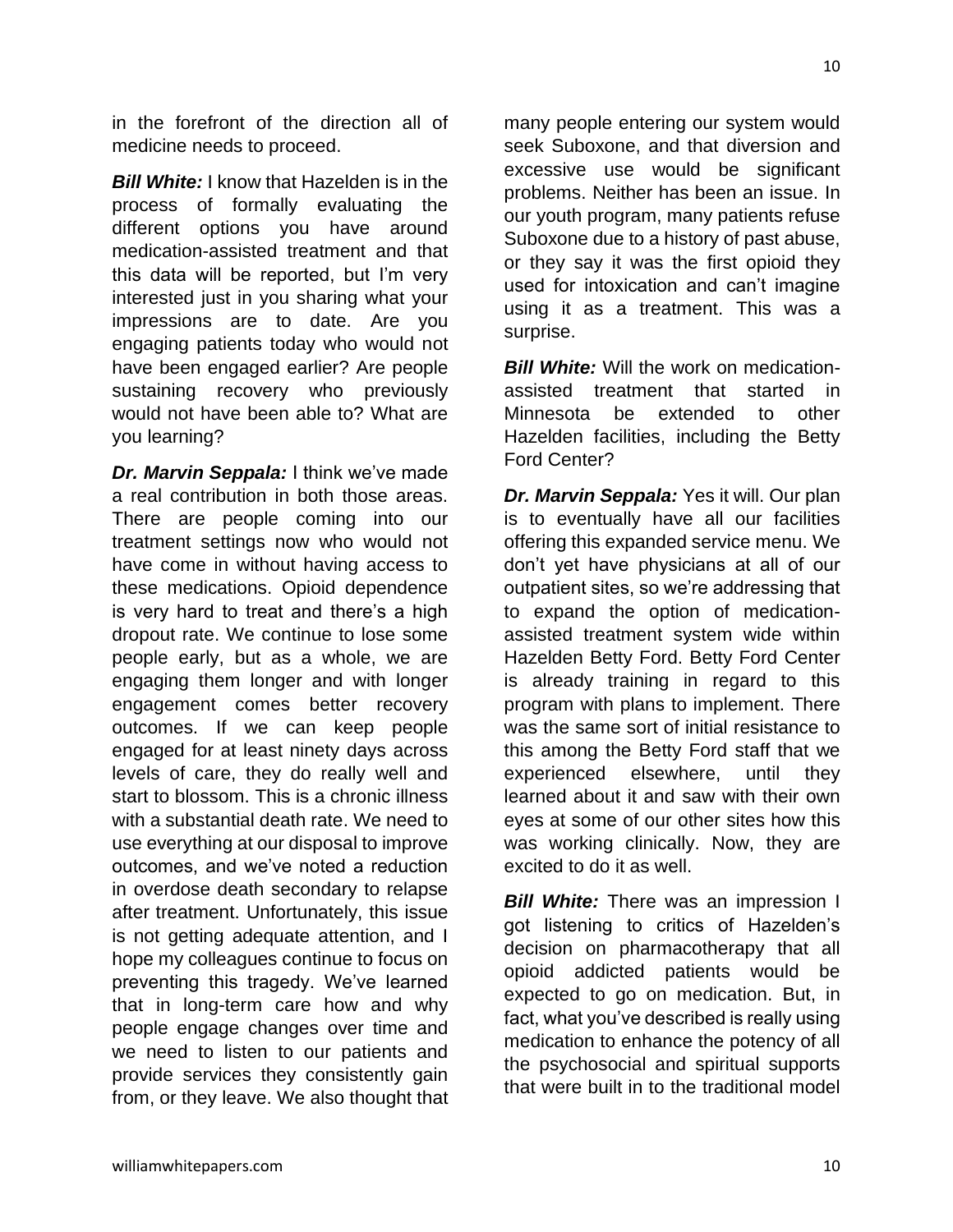and, at the same time, using those psychosocial and spiritual supports to enhance the power and potency of the medication.

*Dr. Marvin Seppala:* I believe that's a great way of describing it, Bill. From the beginning, we said that we're using the medications adjunctively to the primary treatment for addiction. We are not replacing our other methods with medication; we are offering the option of medication for some patients in combination with those other methods. We think the medications can improve outcomes for opioid use disorders when combined with our robust treatment model and that most people will be able to discontinue medications after getting into solid recovery.

#### **Treating Addiction and Chronic Pain**

*Bill White:* One of the key issues in the rise of opioid addiction in the United States has been the wide prescription of opioids in the treatment of chronic pain. What are our options as a field for the concurrent integrated treatment of addiction and chronic pain?

*Dr. Marvin Seppala:* I don't think we have really good models yet. Part of that is because we don't understand chronic pain adequately at a biological level, although that's improving. There are a few places that have been able to integrate good chronic pain treatment and addiction treatment such as the Betty Ford Center, our outpatient program in Beaverton, Oregon, and Las Vegas Recovery. We also share patients with a chronic pain program at the Mayo Clinic. Mayo has a three-week, day treatment program for chronic pain, and sometimes

we share patients that have significant problems with addiction. In some ways, chronic pain is like addiction in that it responds best to prolonged medical, psychosocial, and spiritual supports. The combination of treatments for those with pain and addiction should work very well, and hopefully new, non-addicting medications will be developed for chronic pain.

*Bill White:* Do you think the kind of integrated approaches that you're using right now at Hazelden Betty Ford may open up some new avenues and models for the treatment of concurrent addiction and chronic pain?

*Dr. Marvin Seppala:* I really hope so. I believe that is true. We are using a rich psychotherapeutic approach to both chronic pain and addiction that promotes healing and personal accountability. Some folks with chronic pain and opioid dependence actually respond well to lower dose Suboxone treatment. You're able to address both conditions with the same medication and the same psychosocial and spiritual supports. In medicine, we don't tend to talk about the limitations of our treatments for chronic pain. People need to know those limitations. It's that very personal vulnerability that Twelve-Step programs address that can help someone with chronic pain examine and manage their life in the context of this condition, establishing hope and distinct means with which to move their lives forward in recovery.

#### **Recovery Management**

*Bill White:* One of the trends you noted within the field are efforts to shift or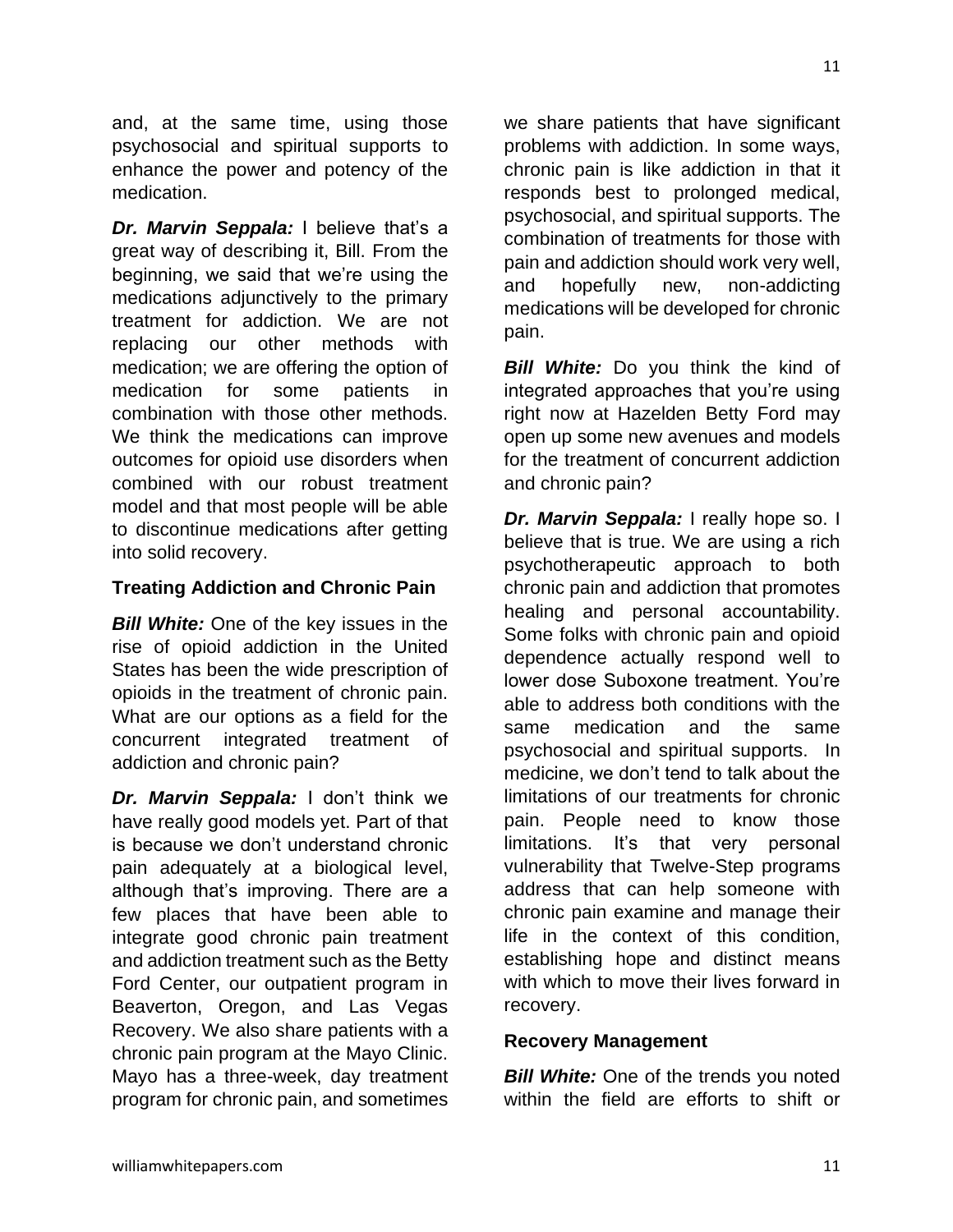extend acute care models of intervention to what you described in terms of recovery management. Do you see the integration of medications and psychosocial supports as an integral part of recovery management?

*Dr. Marvin Seppala:* I hope this is going to be the case. Currently, I don't think it's adequately being done. There's still such bias against the medications or against the use of psychosocial treatments presented as either/or options. I'm reminded of depression, where a combination of psychotherapy and antidepressant medication has been shown to outperform either treatment alone. And yet, as with attitudes in our field, people are told to do one or the other. I hope we will find a way to escape this dichotomy. I'm hoping we can explore models of effective integration of what for too long have been viewed as incompatible treatments.

#### **The Future of Addiction Treatment**

*Bill White:* What would your predictions be about how addiction treatment will likely evolve in the coming decades?

*Dr. Marvin Seppala:* Well, this may be a pipe dream, but I hope we get medicines that can actually reduce or stop use of these substances while continuing to recognize the need for inner healing and the value of psychosocial and spiritual supports in long-term recovery. My colleagues who are primarily pharmacologists don't recognize this latter side of things and the need for them based on all the shame and guilt that addiction brings to the table. Abstinence is not enough. I hope we get genetic testing soon so that we have predictors

of risk for our children and our youth. The use of this technology will be fraught with complex ethical issues, but it may open up whole new approaches to prevention and early intervention. I hope we continue to view addiction as a biopsychosocial, spiritual illness. I think all four aspects of that description are necessary no matter how good our biologic treatments get. Addiction is a complex and unusual illness. It's too easy to become reductionistic by defining it from one perspective that can be treated with one approach. I hope we can become a more mature and unified field that utilizes everything available to us in the treatment of addiction. I am also excited about the new field of positive psychology. George Vaillant writes in "Spiritual Evolution" about how the positive emotions are a force for healing in 12 Step programs. I would like to see us harness the therapeutic healing aspects of love to improve addiction treatment outcomes.

*Bill White:* What are your thoughts about the past, present, and future role of psychiatry in the treatment of addictions?

*Dr. Marvin Seppala:* In the past, I would say that psychiatry was of little help in the treatment of addictions, except for certain practitioners that were able see beyond traditional psychiatric models of care. Presently, I think psychiatry plays an important role, especially in the treatment of co-morbid medical and psychiatric illness, but unfortunately, those potential contributions have not been fully integrated in most addiction treatment settings. In the future, I hope such integration takes place. I think psychiatry can bring a great deal more than it has to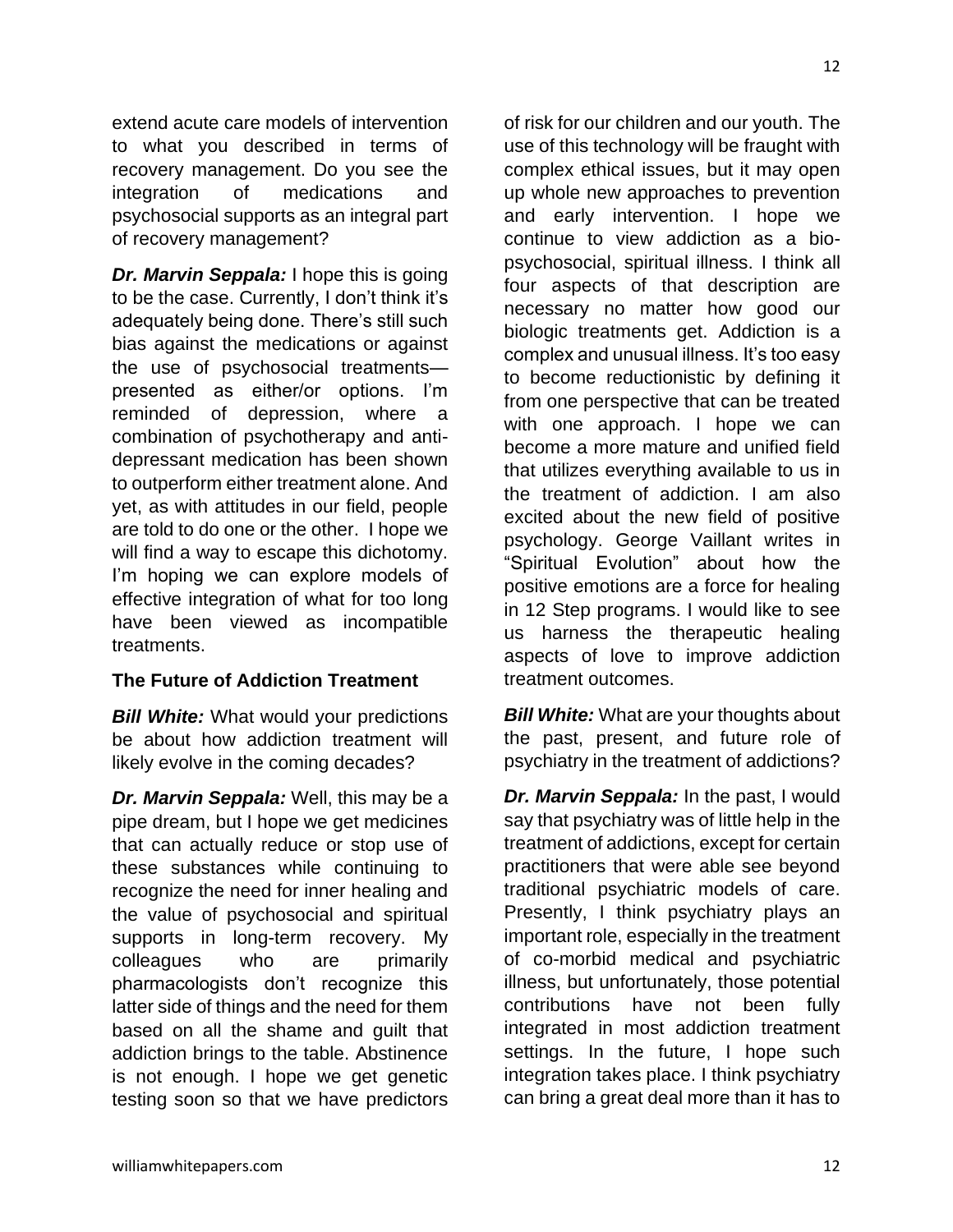the addiction field and improve our treatment outcomes. And I think there is much the addiction field has that can contribute positively to the field of psychiatry, such as a spiritual approach to chronic illness and consideration of healing via enhancing the positive emotions.

#### **Career Retrospective**

*Bill White:* You know, as you look over your career to date, I'm wondering if you could identify some of the people who've exerted the most influence on your thinking and practices within the field?

*Dr. Marvin Seppala:* There have been so many people. I mentioned the lab at Mayo where I first got sober and fell in love with medical science under the influence of John Shepherd and David Donald and all the fellows that worked in their labs. During medical school and residency, I would give Dan Anderson a call at Hazelden, and he'd tell me to come on up and visit with him. It was amazing when I think about it, Bill, because I'd call him up and he'd say, "Aw, just come on up." And I'd go there and we'd just sit down and talk. He was a remarkable guy in so many ways and was such an influence on me. He always had time for me and introduced me to many people in this field. He had a real grasp of treatment for addiction and was so instrumental in making Hazelden what it is.

Ed Juergens was a counselor at Hazelden who was not my counselor when I was there in 1974, but was the other counselor on the unit I was on and later became a friend. Ed spoke about love and emphasized spirituality and in that way exerted a great influence in my

life. Joe Westermeyer at the University of Minnesota was a wonderful teacher about addiction, as was George Valiant through the influence of his writings on alcoholism and positive psychology.

LeClair Bissell was involved in ASAM for years and at the time I joined, she was a tremendous voice for the patient and for the ethics of our field. She was a great influence. Also of note is Dr. Dick Heilman, a psychiatrist at the University of Minnesota, who also worked at the VA and did consulting at Hazelden and who had great passion for this field and the patients it served. I've known Ernie Kurtz for a long time and his books, especially *Not-God*, played a huge role for me in understanding the history of AA and its cultural influences. And there have been numerous addiction counselors over the years who shaped how I now understand and work with patients in treatment.

*Bill White:* When you look over this past quarter century working in the field, what do you feel best about?

*Dr. Marvin Seppala:* Direct patient care has meant so much to me over the years. I was at an Oregon Ducks football game last fall and a woman was sitting directly behind me who'd been in treatment where I was a psychiatrist. She tapped me on the shoulder, and we talked for a while. She shared that she's continued her sobriety and thanked me for the care I provided during that time. It doesn't get any better than that. I see those I have served all these years as "my people." That's what I like doing. Being able to work in addiction full-time and establish the value of the role of addiction psychiatry in the treatment of addiction